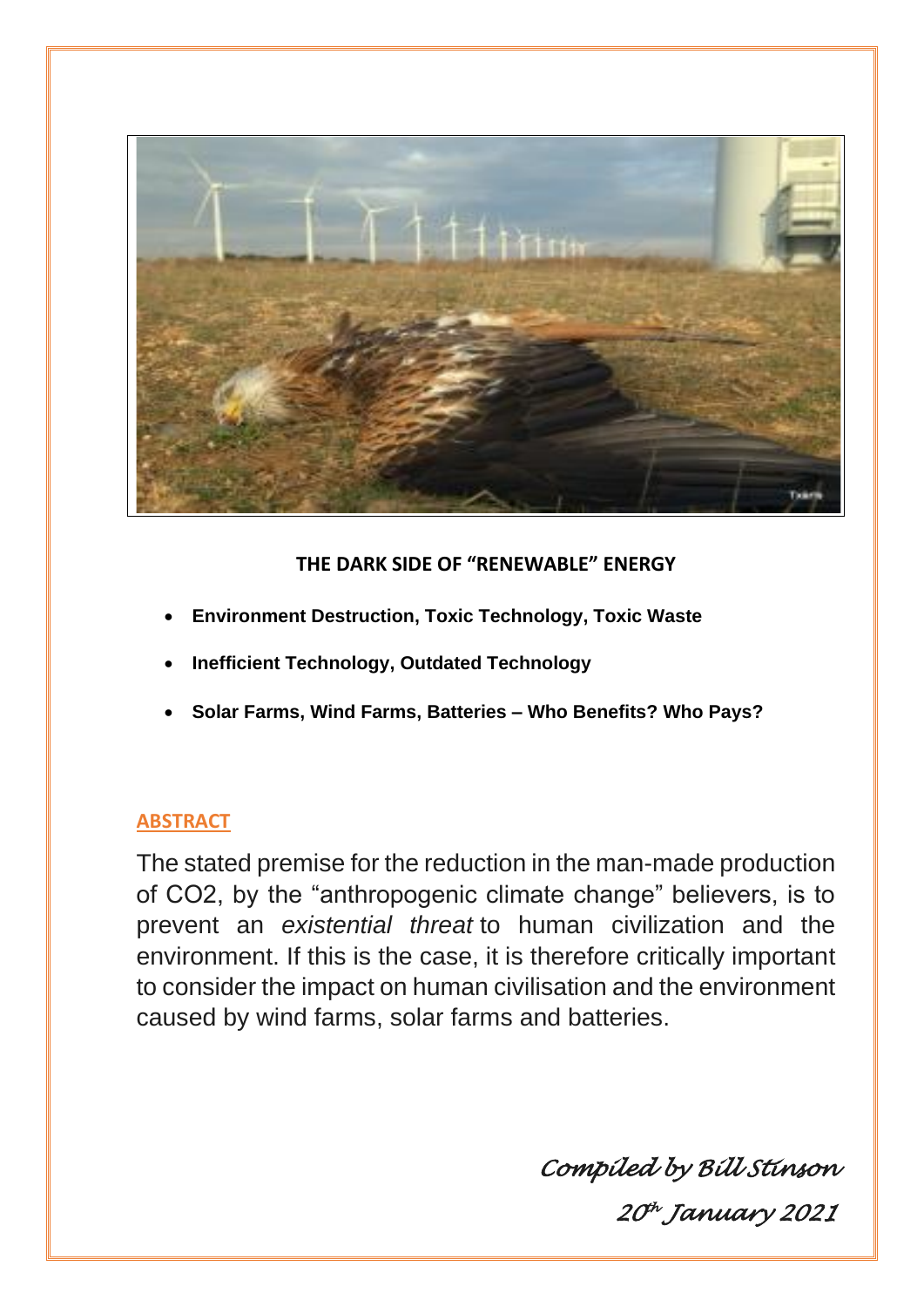# **Introduction**

Is the proposed "remedy" worse than the perceived "problem"?

Is this a case of:

# **Destroy the "environment" to save the "environment."**

UN Secretary- General, Antonio Guterres, at the R20 Austrian World Summit in Vienna on 15 May 2018, reiterated his belief that global warming posed an "existential threat" to humanity.

On the 11 January 2021 at the United Nations One Planet Summit, Antonio Guterres remarked:

"The main goal of the United Nations in 2021 is to build a truly global coalition for carbon neutrality. Every country, city and business must adopt an ambitious roadmap to achieve net zero emissions by 2050"

What is the "existential threat" as espoused by Antonio Guterres.

"In 2019, the phrase *existential threat* became increasingly common in consideration of the climate crisis, often discussed as an *existential threat* to human civilization and the environment as we know them" (*dictionary.com*).

What began as "global warming" in the 1980's has now morphed into "climate change" because of the failed predictions of imminent environmental destruction determined by numerous computer models. The Earth's climate having failed to act in accordance with those dire predictions of "catastrophic warming" is now the subject of indeterminate "climate change".

What is "carbon neutrality"? According to Antonio Guterres and the many disciples of the "climate change" belief, Carbon Dioxide (CO2) is the culprit, driving, as perceived by them, climate upheaval or "climate change". So, they believe, to prevent indeterminate "climate change", the man-made production of CO2 must be curtailed. This, according to them, means the phasing out of the use of fossil fuels for (among other things) electricity generation and replacing them with "green" generation of electricity by wind farms and solar farms backed up with batteries.

The stated premise for the reduction in the man-made production of CO2, by the "anthropogenic climate change" believers, is to prevent an *existential threat* to human civilization and the environment. If this is the case, it is therefore critically important to consider the impact on human civilisation and the environment by wind farms, solar farms and batteries.

"Renewable energy technologies, electric vehicles and battery storage require high volumes of environmentally sensitive materials. The supply chains for these materials and technologies need to be appropriately managed, to avoid creating new adverse social and environmental impacts along the supply chain."

(*UTS – Institute for Sustainable Futures – Responsible Materials Sourcing for Renewable Energy Report - April 2019, page i*)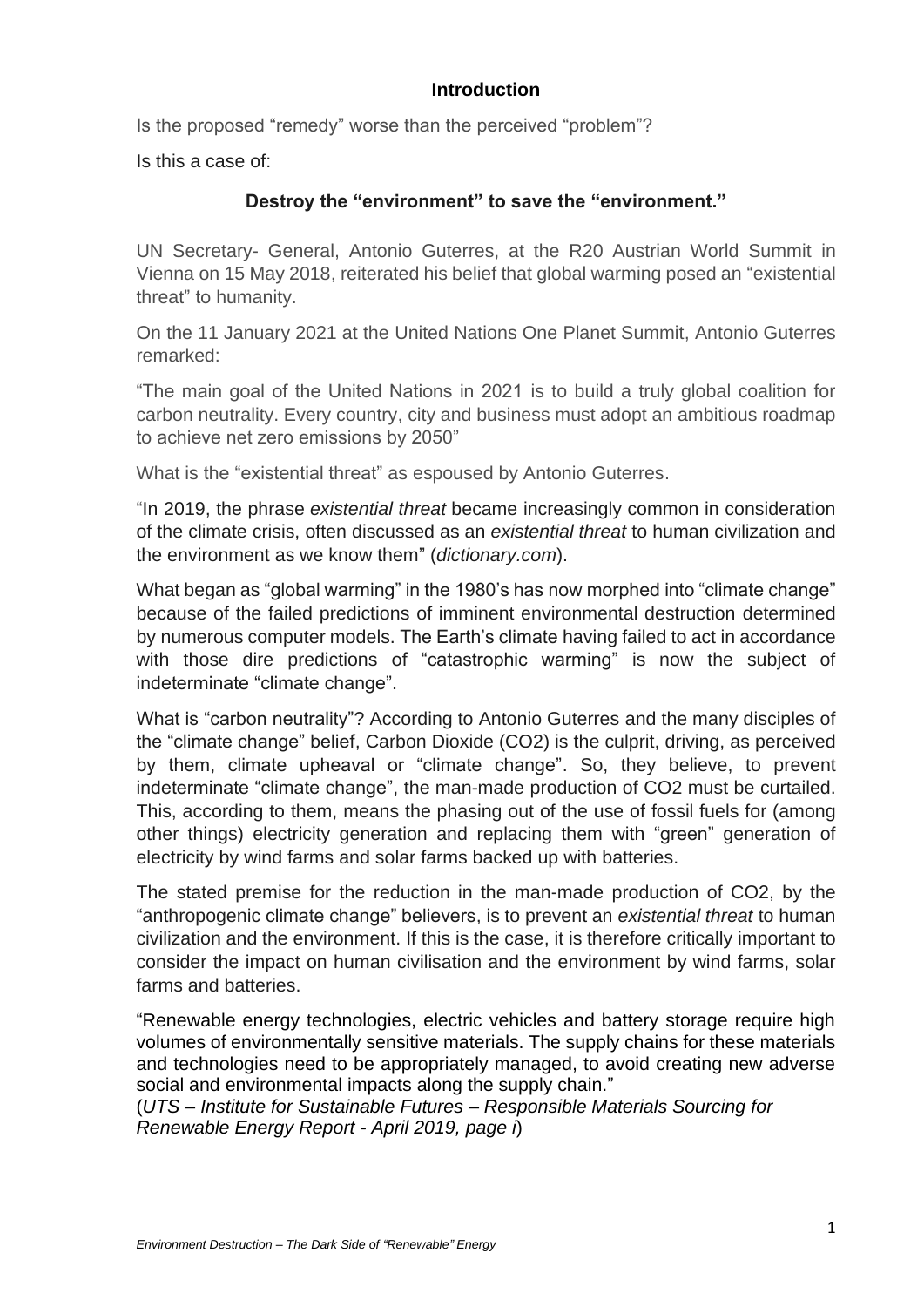Let us consider the life cycle phases of wind farms, solar farms and batteries:

#### **Phase 1 – Raw material sourcing – Environment Destruction**

"A global "gold rush" for energy materials will take miners into remote wilderness areas (that) have maintained high biodiversity because they haven't yet been disturbed." (*Praeger University, Mark Mills – What's Wrong with Wind and Solar – at 3.06 <https://www.youtube.com/watch?v=RqppRC37OgI&feature=youtu.be> )*

"The mining industry necessarily uses oil for heavy machinery, often to generate electricity in remote locations. Global mining already uses nearly twice as much petroleum as the entire country of Germany, and that's before the emerging "gold rush" for energy minerals. The global push for Electric Vehicles will drive up demand for a variety of other energy minerals from 200% to 8,000%. Mining can be done responsibly, but new mines aren't likely to open in America or Europe. Consequently, a handful of environmentalists have begun to worry about the invasion of pristine and fragile ecosystems around the world in hot pursuit of mineral wealth."

(*Mark P Mills – Washington Examiner – Energy & Environment – "The Myth of the Great Energy Transition" – October 1, 2020)*

#### **Phase 2 – Raw material mining – Environment Destruction, Human Rights Abuse, Toxic Waste**

"The transition towards a renewable energy and transport system requires a complex mix of metals – such as copper, cobalt, nickel, rare earths, lithium and silver – many of which have only previously been mined in small amounts. Under a 100% renewable energy scenario demand for these metals could rise dramatically and require new sources of primary and recycled metals."

(*UTS – Institute for Sustainable Futures – Responsible Materials Sourcing for Renewable Energy Report - April 2019 page ii*)

"Demand from renewable energy and storage technologies could exceed reserves for cobalt, lithium and nickel, and reach 50% of reserves for indium, silver, tellurium. Reserves are the estimated amount of a mineral that can be economically mined under current conditions. Reserves are a subset of resources, which are the total known amount of a mineral for which extraction may potentially be feasible."

(*UTS – Institute for Sustainable Futures – Responsible Materials Sourcing for Renewable Energy Report - April 2019 page iii*)

"Mining to supply renewable energy technologies occurs in a large number of countries, but a smaller number of countries dominate production. China is the largest producer of metals used in solar PV and wind technologies, with the largest share of production for aluminium, cadmium, gallium, indium, rare earths, selenium and tellurium. In addition, China also has a large influence over the market for cobalt and lithium for batteries. While Australia is the largest producer of lithium ….. The largest lithium mine, Greenbushes in Western Australia, is majority owned by a Chinese company. Similarly, while DR Congo mines more than half of the world's cobalt, '' '

(*UTS – Institute for Sustainable Futures – Responsible Materials Sourcing for Renewable Energy Report - April 2019 page 28*)

"Most of the world's rare earth ores are extracted near Baotou, Inner Mongolia by pumping acid into the ground, then processed using more acids and chemicals. Producing one ton of rare earth metals releases up to 420,000 cubic feet of toxic gases, 2,600 cubic feet of acidic wastewater, and a ton of radioactive waste. The resulting black sludge is piped into a foul,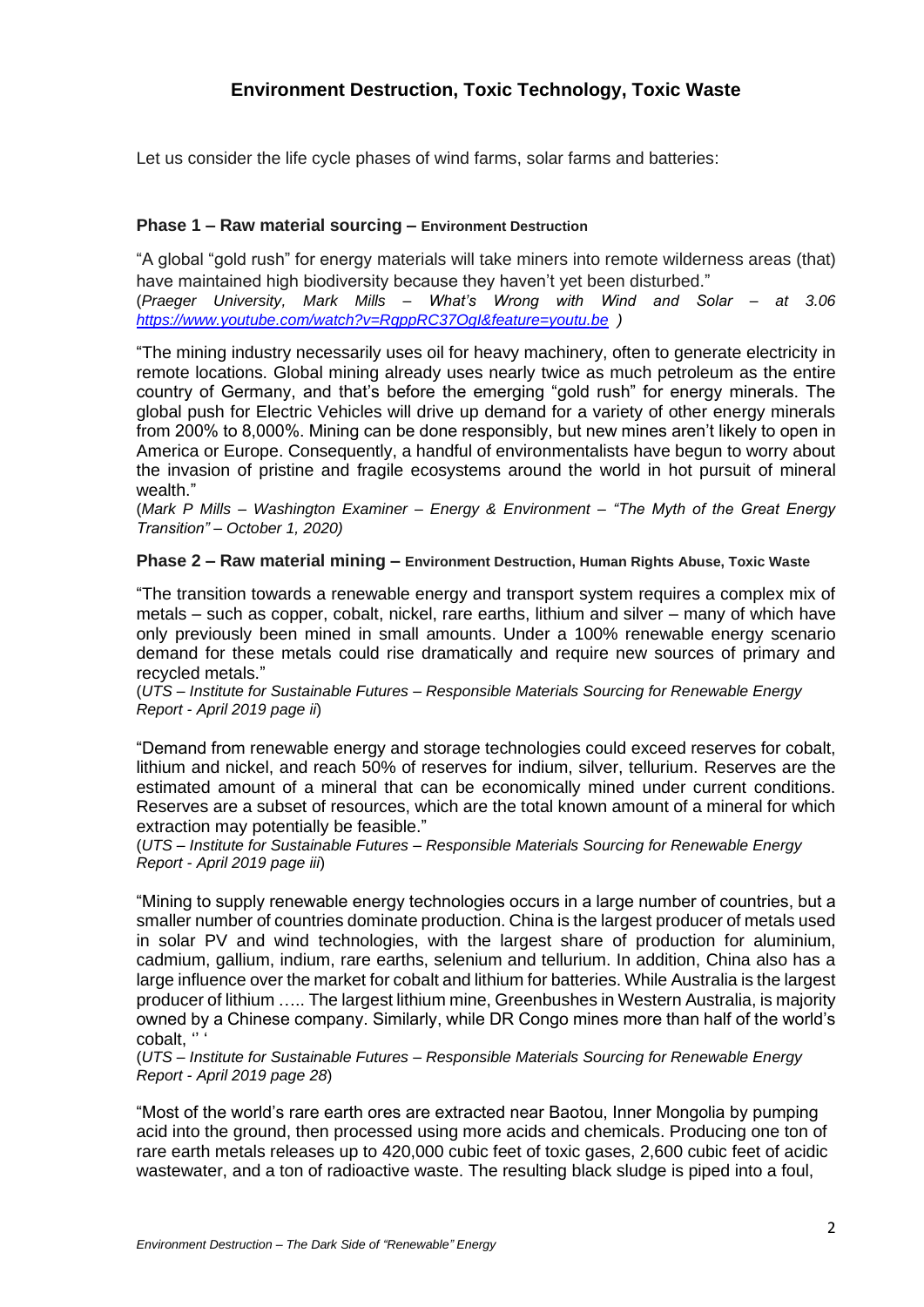lifeless lake. Numerous local people suffer from severe skin and respiratory diseases, children are born with soft bones, and cancer rates have soared." (*The staggering human costs of "renewable" energy – Paul Driessen - Energy - August 9th 2020, page 1*)

"This report documents the hazardous conditions in which artisanal miners, including thousands of children, mine cobalt in the Democratic Republic of the Congo. It goes on to trace how this cobalt is in batteries. Using basic hand tools, miners dig out rocks from tunnels deep underground, and accidents are common. Despite the potentially fatal health effects of prolonged exposure to cobalt, adult and child miners work without even the most basic protective equipment. This report is the first comprehensive account of how cobalt enters the supply chain of many of the world's leading brands"

*(DEMOCRATIC REPUBLIC OF CONGO: "THIS IS WHAT WE DIE FOR": HUMAN RIGHTS ABUSES IN THE DEMOCRATIC REPUBLIC OF THE CONGO POWER THE GLOBAL TRADE IN COBALT - Amnesty International Report - 19 January 2016, pdf page 92)*

The pollution resulting from rare-earth mining has created soil incapable of supporting crops and water supplies have been contaminated.

"Chinese officials have attempted to counteract these threats by shutting down a large number of mines, especially the smaller and the illegal ones, but there are still severe, large-scale threats that remain unresolved. From north near the Mongolian border to south in Guangdong, China is struggling to clean-up the environment polluted by mining and some claim they are making things worse. The clean-up process is expensive and time-consuming, and some say it could be 50-100 years for the environment to recover."

*(How Rare-Earth Mining Has Devastated China's Environment BY EARTH.ORG ASIA JUL 14th 2020)*

"Several types of wind turbine, such as the permanent magnet synchronous generator (PMSG), require magnets that orient wind turbines into the wind. These magnets contain rare metals such as neodymium (Nd), praseodymium (Pr), terbium (Tb), and dysprosium (Dy). The estimated demand for Nd is projected to increase from 4000 to 18,000 tons by 2035, and for Dy from 200 to 1200 tons. These values represent a quarter to a half of current world output. There are also concerns over the amount of toxic and radioactive waste generated by these mining activities."

*"Energies - MDPI.com - Energy and Climate Policy—An Evaluation of Global Climate Change Expenditure 2011– 2018. Published 16 September 2020"* 

#### **Phase 3 – Raw material processing - Environment Destruction, Human Rights Abuse, Toxic Waste**

"While Australia is the largest producer of lithium, the majority of this is shipped to China for processing….. Similarly, ……. China is the leading producer of refined cobalt ….. With a large share of the manufacturing of solar PV and lithium-ion batteries, China is also a large endmarket for many of the metals, as well as the largest market for the technologies. Australia, Chile, DR Congo and South Africa have large shares of the production of metals for lithiumion batteries. Japan, Korea, Canada and Russia have significant production levels of metals for PV, in addition to China " '

(*UTS – Institute for Sustainable Futures – Responsible Materials Sourcing for Renewable Energy Report - April 2019 page 28*)

"The manufacture of solar panels requires significant natural resources including quartz, coal, silver, copper and highly toxic rare earth elements. Mining those resources is damaging to the environment and destroys habitats.

Processing those natural resources requires generation of significant amounts of electricity. In particular, construction of photovoltaic (PV) cells (i.e. solar cells) requires the extraction of silicon from quartz (i.e. silicon oxide) using carbon. "The first step of solar PV production is gathering, transporting and burning millions of tons of coal, coke and petroleum coke – along with charcoal and wood chips made from hardwood trees – to smelt > 97% pure mg-Si from quartz". Large quantities of coal, coke, charcoal and woodchips must be burnt, with a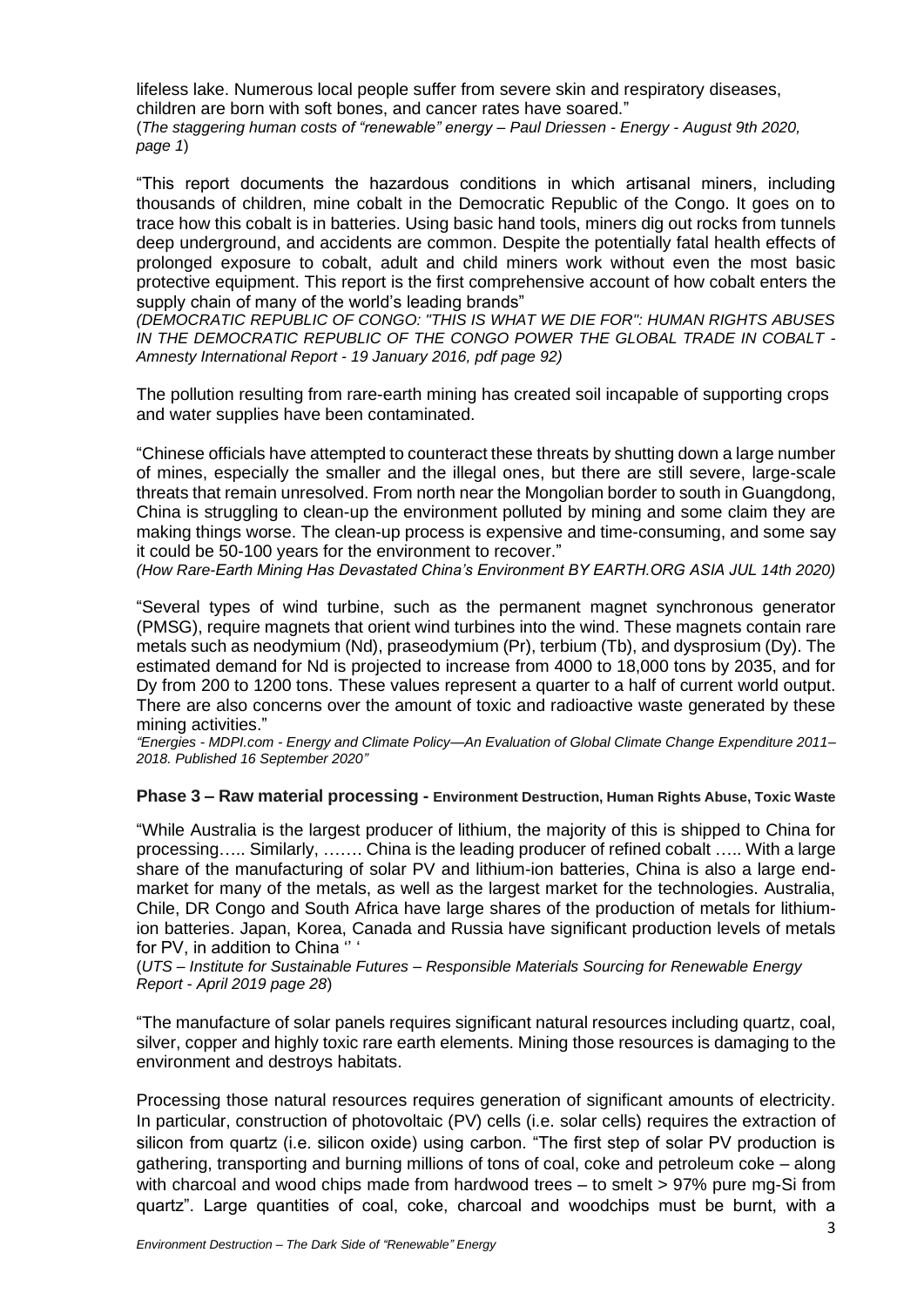consequential substantial release of CO2 into the atmosphere. A "vast amount of deforestation [is] necessary for solar PV production"

*(Why Do We Burn Coal and Trees to Make Solar Panels?* Thomas Troszak, 14 November 2019, para 2, paras 3 and 15 and reference notes [14] to [16])

"They've long wanted a totally electric vehicle (EV) fleet, which they claim would be clean, ethical, climate-friendly and sustainable. Of course, those labels hold up only so long as they look solely at activities and emissions within California state boundaries – and not where the mining, manufacturing and electricity generation take place. That kind of "life cycle" analysis would totally disrupt their claims.

Consider copper. A typical internal combustion engine uses about 50 pounds (23 kilograms) of this vital everyday metal, the International Copper Association says. A hybrid car requires almost 90 lb (40 kg); a plug-in EV needs 132 lb (60 kg); and a big electric bus can use up to 812 lb (369 kg) of copper. If all 15,000,000 California cars were EVs, they would need almost 1,000,000 tons of copper.

But copper ores average just 0.5% metal by weight, notes energy analyst Mark Mills. That means 200,000,000 tons of ore would have to be dug up, crushed, processed and refined to get that much copper. Almost every step in that process would require fossil fuels – and emit carbon dioxide and pollutants."

(*The staggering human costs of "renewable" energy – Paul Driessen - Energy - August 9th 2020, page 1*)

#### **Phase 4 – Approval – Supply Chains – Modern Slavery, Human Rights Abuse?**

"This Act requires entities based, or operating, in Australia, which have an annual consolidated revenue of more than \$100 million, to report annually on the risks of modern slavery in their operations and supply chains, and actions to address those risks. Other entities based, or operating, in Australia may report voluntarily.

The Commonwealth is required to report on behalf of non-corporate Commonwealth entities, and the reporting requirements also apply to Commonwealth corporate entities and companies with an annual consolidated revenue of more than \$100 million." *(Commonwealth of Australia – Modern Slavery Act No 153, 2018 Clause 3)*

#### **"Part 3 Supply chains 24 Transparency of supply chain"** *(Modern Slavery Act 2018 No 30 [NSW])*

"One of the most shocking new developments since the Conservative Party Human Rights Commission's previous report in 2016 is the revelation that forced labour is now used throughout China in factories which are part of the supply chains of major international corporations. This is revealed through evidence presented directly to our inquiry by several oral witnesses and in several written submissions, and detailed particularly in the report by the Australian Strategic Policy Institute (ASPI) titled *Uyghurs for Sale: 'Re-education', forced labour and surveillance beyond Xinjiang.* That report claims that "the Chinese government had facilitated the mass transfer of Uyghur and other ethnic minority citizens from the far western region of Xinjiang to factories across the country. Under conditions that strongly suggest forced labour, Uyghurs are working in factories that are in the supply chains of at least 83 wellknown global brands in technology, clothing and automotive sectors, including Apple, BMW, Gap, Huawei, Nike, Samsung, Sony and Volkswagen."

*(The Darkness Deepens – The Crackdown on Human Rights in China 2016-2020 – The Conservative Party Human Rights Commission – January 2021, page 47)*

**"As US moves to renewable energy, wind turbines from Xinjiang may get caught in political tempest.**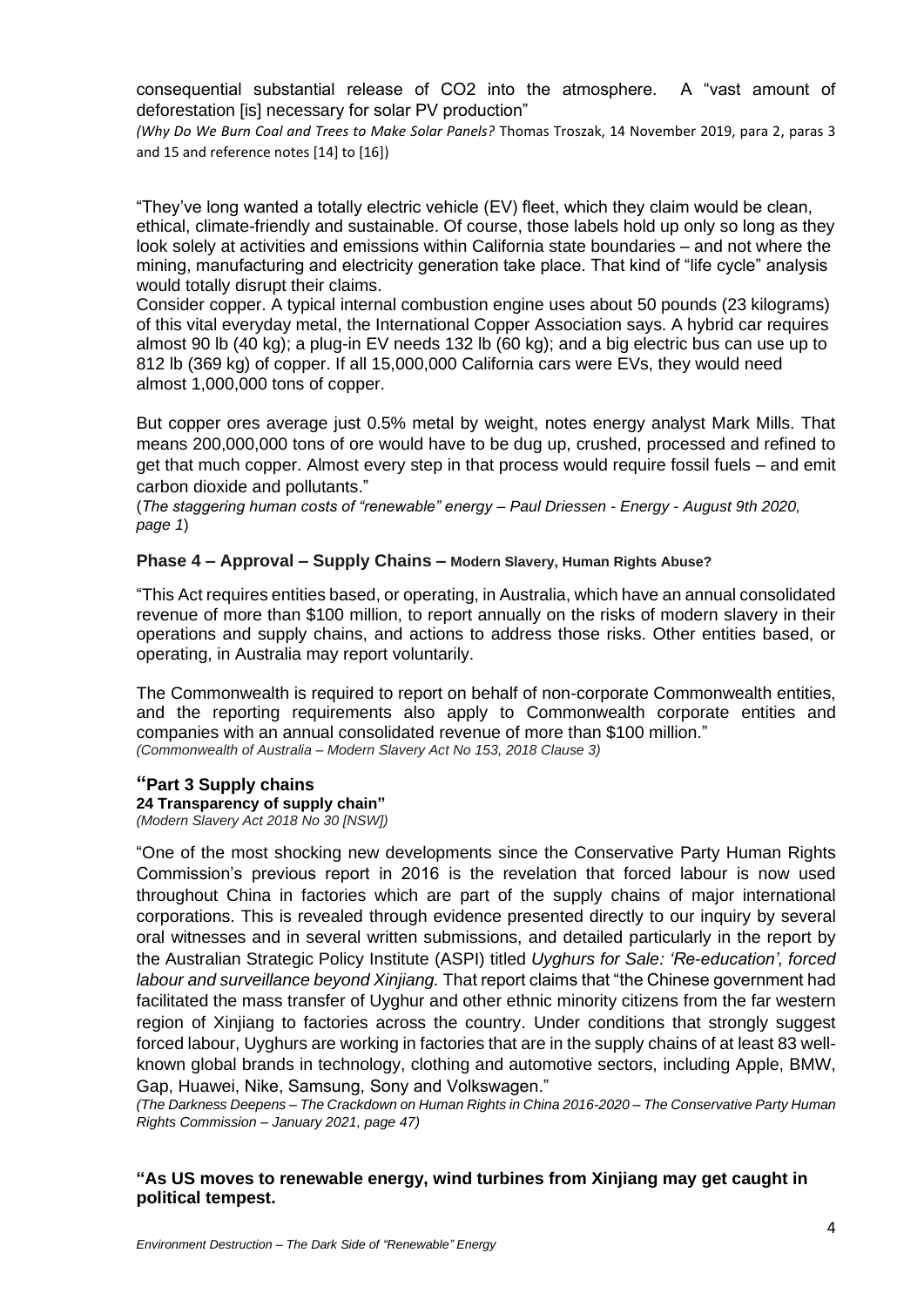- Xinjiang-based Goldwind has supplied material for a large US project that will deliver clean wind power for Microsoft.
- As more information emerges about **the suspected use of forced labour in the region**, the US government has begun restricting trade from the area."

*[\(https://www.scmp.com/news/china/article/3115771/us-moves-renewable-energy-wind-turbines-xinjiang-may-get](https://www.scmp.com/news/china/article/3115771/us-moves-renewable-energy-wind-turbines-xinjiang-may-get-caught)[caught](https://www.scmp.com/news/china/article/3115771/us-moves-renewable-energy-wind-turbines-xinjiang-may-get-caught) - US-China Relations, Jacob Fromer and Cissy Zhou 30 December 2020)*

#### **"EU-China Comprehensive Agreement on Investment opens manufacturing options, dodges forced-labour issues**

The European Commission has finalized its long-anticipated investment agreement with China. While some renewable energy businesses might benefit from improved investment security, IP protection and access to legal remedies in China, the Commission did not address the issue of Uyghur forced labour in China. As a majority block in the European Parliament had previously demanded from the Commission to develop a firm policy to end forced labour in China, there is reason for doubt that the agreement as it stands will be adopted by the EU Parliament."

*(PV Magazine – January 13, 2021)*

#### **Phase 5 – Fabrication – Large Scale Environment Destruction**

"Wind power is not carbon neutral nor environmentally neutral. The construction of a 2 MW wind turbine requires approximately 150 tonnes of coal to make the required steel and concrete with the consequent CO2 emissions. They also require carbon-fibre, resins and rareearth elements."

*(Wind Turbines Are Neither Clean Nor Green And They Provide Zero Global Energy, Matt Ridley, The Spectator, 30 December 2017)*

"Among the original group of domestic producers, Goldwind Science and Technology Co. Ltd. (Urumqi, Xinjiang Province) is China's oldest, largest and most experienced manufacturer. Goldwind's 20 percent share of the Chinese market in 2005 has grown, some sources say, to as much as 40 percent, thanks not only to the Renewable Energy Law's local-content mandate but its early push to produce turbines of 1.5 MW and larger, as well.

Goldwind was founded in 1997 when Urumqi-based parent company Xinjiang Wind Energy Co. Ltd. bought a license to manufacture 600-kW wind turbines from Jacobs Energie GmbH, now part of global turbine manufacturer REpower Systems AG (Hamburg, Germany). Goldwind turbines are 90 percent locally produced, including the rotor blades, which are supplied to Goldwind by Zhonghang (Baoding) Huiteng Windpower Equipment Co. Ltd. (Baoding, China).

*(Composite World – High Wind in China 7 January 2007)*

"With the State support, a batch of wind turbines and parts manufacturing businesses started to exert their main role in technology innovation in various forms, and strived to have their own intellectual property rights (IPR), with some achievements having been made. Goldwind has purchased Vensys based in Germany, which was a design partner of Goldwind in new MWlevel turbine design. Thus, Goldwind is now firmly controlling IPRs of dominant products and the technology development rights for new products."

*(Chinese Renewables Status Report, October 2009)*

"Goldwind in Australia:

- Australia: [Agnew Gold Mine -](https://www.thewindpower.net/windfarm_en_30530_agnew-gold-mine.php) GW140/3000 <https://edlenergy.com/>
- Australia: Biala (AU) [GW140/3400](https://www.thewindpower.net/windfarm_en_32118_biala-(au).php) <https://bialawindfarm.com/>
- Australia: [Gullen Range -](https://www.thewindpower.net/windfarm_en_19094_gullen-range.php) GW82/1500 [http://gullenrangewindfarm.com](http://gullenrangewindfarm.com/)
- Australia: [Moorabool North -](https://www.thewindpower.net/windfarm_en_28275_moorabool-north.php) GW136/3000 Official website: <http://mooraboolwindfarm.com/>
- Australia: [Moorabool South -](https://www.thewindpower.net/windfarm_en_28276_moorabool-south.php) GW136/3000
- Australia: [Mortons Lane Wind Farm -](https://www.thewindpower.net/windfarm_en_4026_mortons-lane-wind-farm.php) GW82/1500 [http://www.newen.de](http://www.newen.de/)
- Australia: [Stockyard Hill -](https://www.thewindpower.net/windfarm_en_30515_stockyard-hill.php) GW140/3000 <https://www.stockyardhillwindfarm.com.au/>
- Australia: White Rock [GW121/2500](https://www.thewindpower.net/windfarm_en_23588_white-rock.php) [http://www.whiterockwindfarm.com](http://www.whiterockwindfarm.com/)
- 
- 
- 
- Australia Cattle Hill <https://cattlehillwindfarm.com/>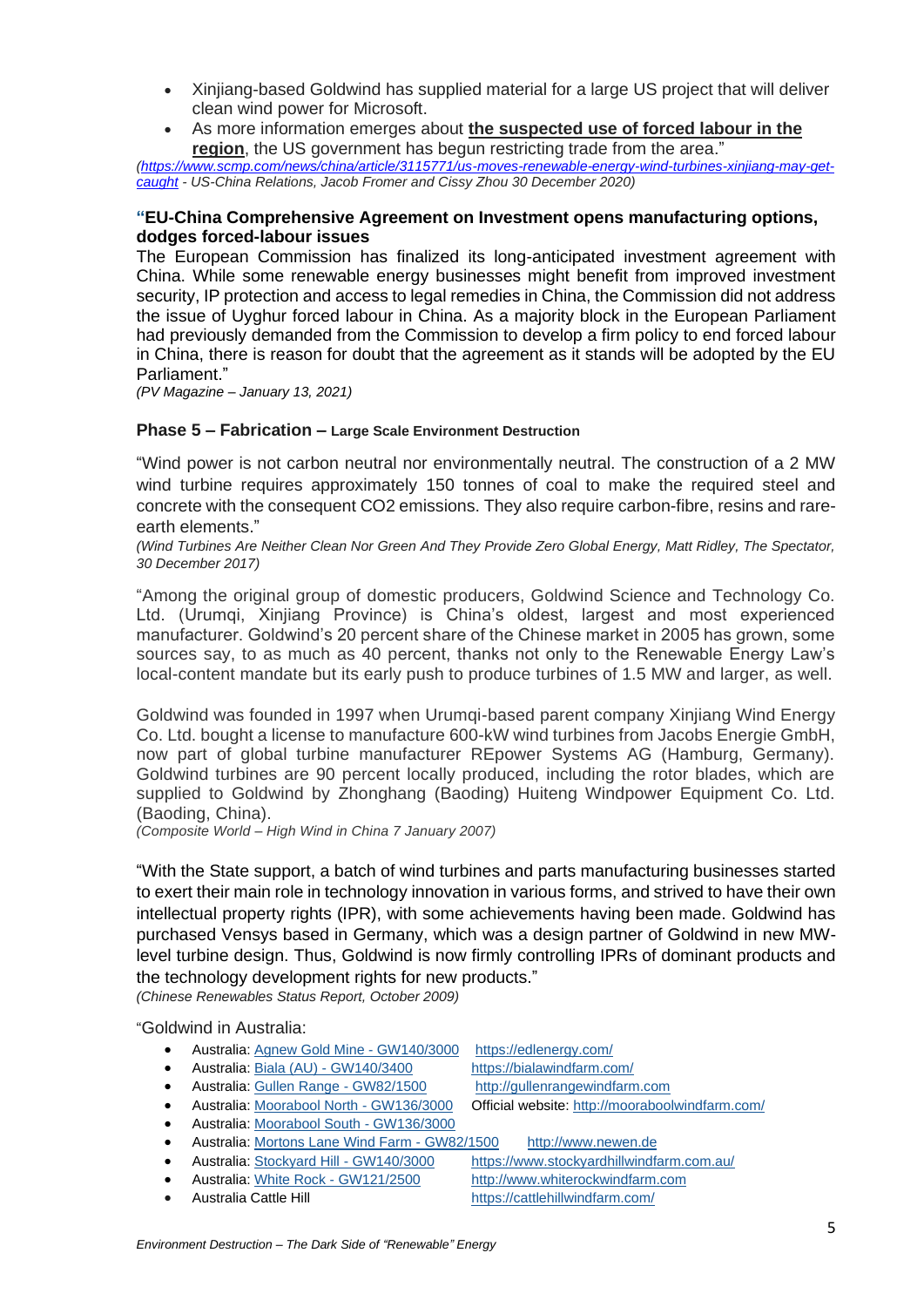"China, the world's biggest manufacturer of photovoltaic products, had silicon wafer production capacity of 173.7 gigawatts (GW) by end 2019, accounting for 93.7% of the world's total, according to China Photovoltaic Industry Association.

It also took 77.7% of the world's solar panel production capacity, 69.2% of photovoltaic modules capacity and 69% of polycrystalline silicon capacity in 2019. Overcapacity is expected to exacerbate alongside the drop of solar station installation in China, which saw new installed solar power capacity fall 32% in 2019 from a year earlier."

*(By Reuters Staff - Reporting by Muyu Xu and David Stanway; editing by David Evans)*

## **Phase 6 – Transportation**

"Throughout the solar PV manufacturing process all of the materials and products must be shipped to and from more than a dozen countries around the world in large barges, container ships, trains or trucks – all powered by non-renewable oil"

*(Why Do We Burn Coal and Trees to Make Solar Panels?* Thomas Troszak, 14 November 2019, para 13.)

#### **Phase 7 – Construction - Environment Destruction, Tenuous Supply Chain, Toxic Waste**

"Building one wind turbine requires 900 tons of steel, 2,500 tons of concrete and 45 tons of nonrecyclable plastic. Solar power requires even more cement, steel and glass—not to mention other metals. Global silver and indium mining will jump 250% and 1,200% respectively over the next couple of decades to provide the materials necessary to build the number of solar panels, the International Energy Agency forecasts. World demand for rareearth elements—which aren't rare but are rarely mined in America—will rise 300% to 1,000% by 2050 to meet the Paris green goals. If electric vehicles replace conventional cars, demand for cobalt and lithium, will rise more than 20-fold. That doesn't count batteries to back up wind and solar grids."

*(The International Chronicles - THE DESTRUCTIVE MYTH OF GREEN ENERGY: IF YOU WANT 'RENEWABLE ENERGY' GET READY TO DESTROY THE ENVIRONMENT - August 6, 2019)*

"Renewable energy has developed itself a reputation as being environmentally friendly. This report will show that this reputation is entirely undeserved. Far from improving the world around us, wind, solar, biomass and even hydropower can be highly damaging. A renewables revolution on the scale envisaged by global warming activists will see our landscapes desecrated, our fields industrialised or turned to monocultures, and our wildlife slaughtered.

Far from making the world a better place, renewable energy will destroy all we hold dear.

Is this really what environmentalism has come to mean?" *(GREEN KILLING MACHINES – The impact of renewable energy on wildlife and nature – Andrew Mountford – GWPF Report 36, page vii)*

#### **Phase 8 – Operation - Environment Destruction, Flora and Fauna Destruction, Inefficient Technology**

"Solar farms require vast areas of land to generate power. For example, 25 square kilometres has been required to generate 850 MW in China and 52.5 square kilometres to generate 2,050 MW in India."

*(Pavagada Solar Park, India)* 

"Report on bird and avifauna mortality commissioned by AGL Energy for its Macarthur Wind Farm found that 10.19 birds were killed by each turbine in a 12 month period. (Section 5.4 - 2015 Senate Select Committee on Turbines Report). Based on the the aforementioned report the number of birds (which would possibly include some Vulnerable and Endangered species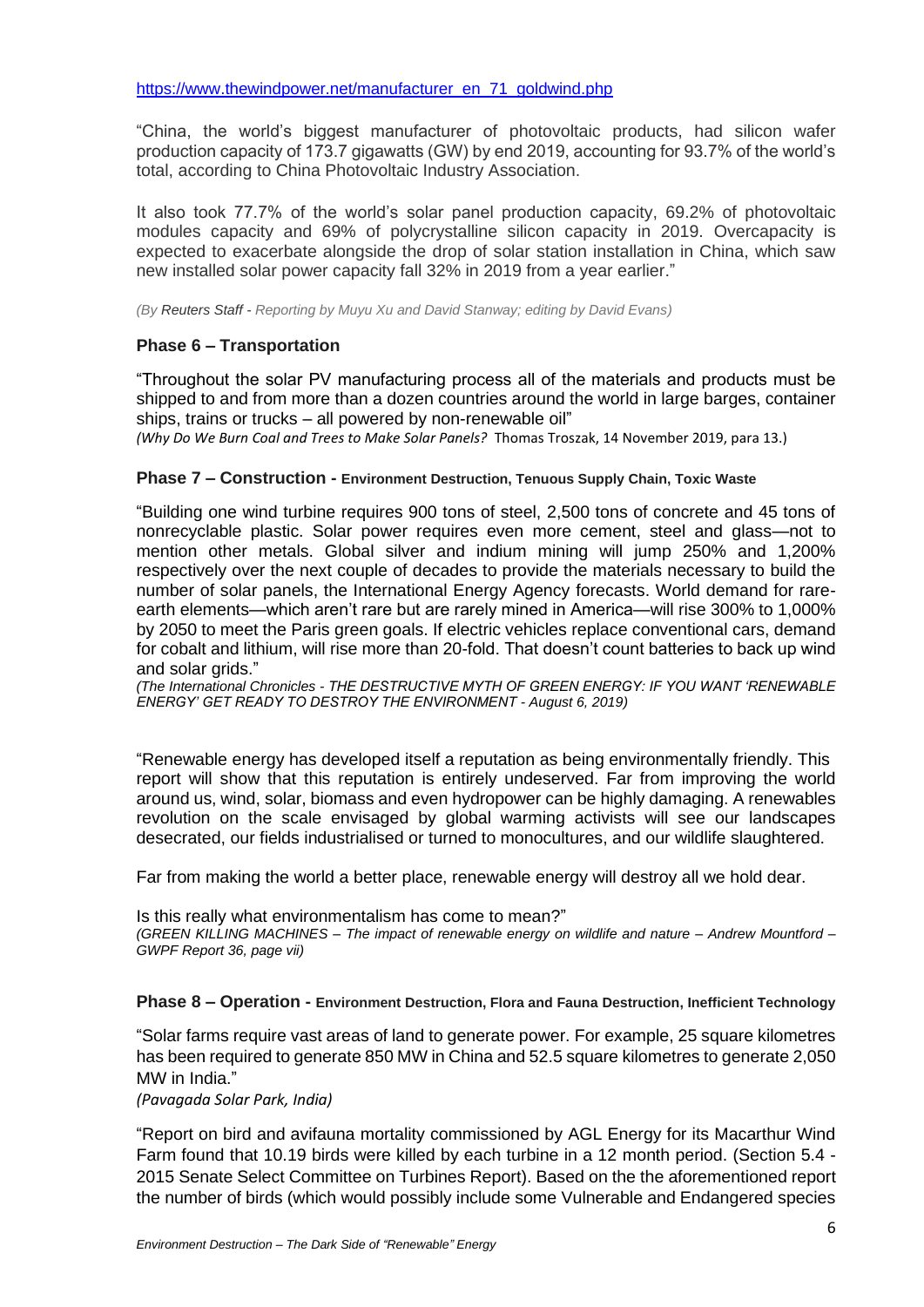of Australia's unique birds) killed by AGL wind farms is estimated to be 44,302 as at 16 November 2020

The enormity of damage to fauna, flora and the landscape is self-evident from those statistics". *(Bat and Avifauna Mortality Monitoring March 2013 to February 2014. Prepared for AGL Energy Limited, June 2014)*

''Äustralia is one of only 17 'megadiverse' countries, which together contain more than twothirds of the world's plant and animal biodiversity. It is home to more animal species than any other developed country, and a whopping 87 per cent of our mammals, 45 per cent of our birds, 93 per cent of our reptiles and 94 per cent of our amphibians are found nowhere else on Earth."

*(FAUNA. Australia's Most Curious Creatures – Tania Mc Cartney – ISBN: 9780644279545)*

"The destructive nature of renewables is illustrated by the abandonment, on environmental grounds, in 2017, by Michael Schellenberger, 2008 Time magazine Hero of the Environment, of his previous support for solar and wind power and the rejection, on environmental grounds, of solar and wind power in Michael Moore's 2020 "Planet of the Humans"".

*(Why Renewables Can't Save the Planet - written by Michael [Shellenberger](https://quillette.com/author/michael-shellenberger/) – 27 February 2019)*

"The life of solar panels is also subject to shortening because they are susceptible to significant damage by severe storms, with or without hail. The risk of damage in NSW is illustrated by the severe hailstorm of 11 November 2016 that struck far western to central NSW, ranging from Broken Hill to Bathurst and north to Tamworth, with hail the size of golf balls and severe winds removing roofs from houses, smashing windows and damaging cars in Broken Hill"

*(Severe Hailstorm Cuts Power to Thousands of Homes in Broken Hill, Bathurst and Tamworth*, abc.net.au/news/2016-11-12)

In January 2020, golf ball-sized hail, weighing about 20 grams each, damaged the solar panels on the roof of the CSIRO building in Canberra.

"The significance of the risk of damage (to solar panels) is evident having regard to the facts that the Central West of New South Wales contains hot spots for hailstorms, such as Armidale and Orange."

*(Take Cover: 50 Hailstorms in Six Months Shows We're a Hot Spot*, Central Western Daily, 14 June 2017)

### **Phase 9 – Demolition and Rehabilitation**

"22.15 Responsibilities for decommissioning and disposal - UPC will be responsible for decommissioning and rehabilitating the land within the development footprint. No cost is expected to be borne by Uralla Shire Council or the local community in this process. UPC has entered into agreements with project landholders, which include appropriate measures to ensure sufficient funds are available for decommissioning and rehabilitation.

At the end of the project's operational life, the PV modules will either be reused or recycled. UPC anticipates that at the time of decommissioning, there will be significantly more recycling options available within Australia. In 2016, the International Renewable Energy Agency (IRENA) reported that up to 85% of the material within PV modules is able to be recycled (IRENA 2016). There may also be opportunities to reuse the PV modules. In lieu of an Australian based solution, the PV modules will be sent overseas for disposal through one of many established PV module recycling programs. The project will have suitable insurances in place to rehabilitate or repower the facility should a natural disaster occur and cause extensive damage to project infrastructure."

*(Extract from Report by EMM for UPC Renewables – New England Solar Farm – page 104*)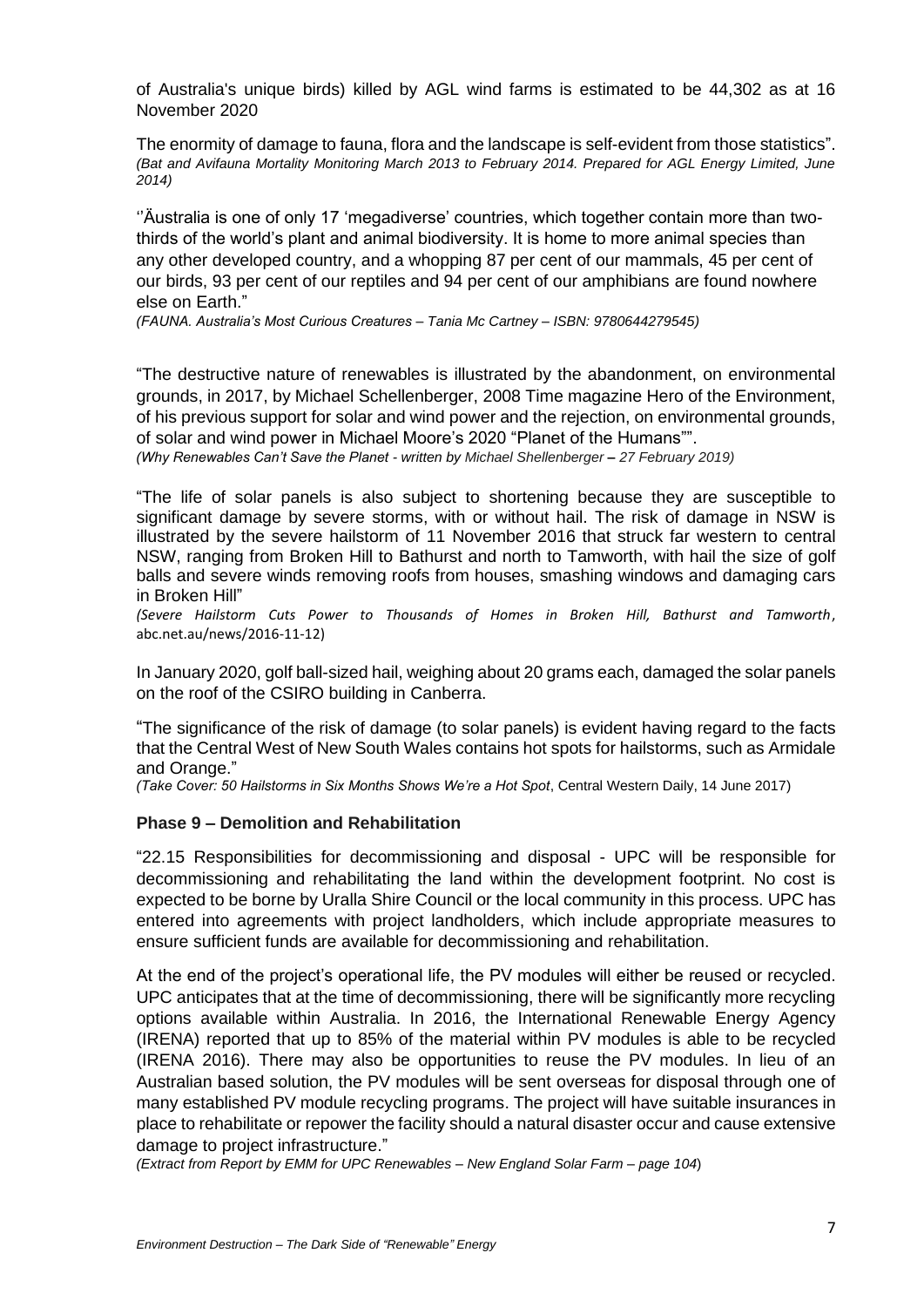"Monitoring, compliance, enforcement and assurance under the EPBC Act is ineffective. There has been limited activity to enforce the Act over the period of 20-years it has been in effect, and the transparency of what has been done is limited.

The culture of monitoring, compliance, enforcement and assurance is not forceful. This erodes public trust in the ability of the law to deliver environmental outcomes.

There is broad consensus from the regulated community and the experts that advise them that it is not easy to comply with the EPBC Act. Likewise, for the Department, the complexity of the Act impedes compliance, enforcement and assurance.

The monitoring, compliance, enforcement and assurance powers in the EPBC Act are outdated. Powers are restrictive and can only be applied in a piecemeal way across different parts of the Act due to the way it is constructed.

Monitoring, compliance, enforcement and assurance activities are significantly underresourced."

*(Independent Review of the EBPC Act – Interim Report – June 2020 – Professor Graeme Samuel AC - page 92*)

**Comment:** The above extract from the Report by EMM for UPC Renewables in relation to the proposed New England Solar Farm is typical of many of the "end of the project's operational life" clauses in solar and wind farm Environmental Impact Statements. These clauses are incorporated to "include appropriate measures to ensure sufficient funds are available for decommissioning and rehabilitation."

However, the Independent Review of the Environment Protection and Biodiversity Conservation Act (EPBC Act) found that:

"Monitoring, compliance, enforcement and assurance under the EPBC Act is ineffective. There has been limited activity to enforce the Act over the period of 20-years it has been in effect, and the transparency of what has been done is limited."

"Monitoring, compliance, enforcement and assurance activities are significantly underresourced."

There is no national register which enables checking of compliance with wind farm and solar farm environmental obligations, nor is there a national register which confirms that sufficient funds "are available for decommissioning and rehabilitation" of wind farms and solar farms installations at the "end of the project's operational life."

This failure by authorities to monitor compliance, including the availability of sufficient decommissioning and rehabilitation funds will, in my opinion, lead to abandoned wind farms and solar farms with decommissioning and rehabilitation costs to be met by the landholders or ultimately the public.

#### **Phase 10 – Disposal - Environment Destruction, Toxic Waste**

"For PV panels, significant volumes of crushed glass ( $\sim$  37,000t by 2035) and Aluminim ( $\sim$ 11,500t by 2035) are recovered by the low recovery pathway that represents a major fraction of the total waste volume  $\sim 80$  %), however, valuable silicon and other metals are not recovered without further processing. While the low recovery pathway operates at industrialised scales overseas and can potentially recover ~80 % of the material (frames, glass, junction box) this assumes that the crushed glass meets market specifications and further clarification from glass reprocessors is required. Given PV recycling is very immature in Australia this remains uncertain without further research. Considering the unrecovered material (~20% or 11,500 tonnes by 2035 according to the low recovery pathway), this could present a significant process risk by producing a contaminated residual stream (glass fines, polymeric binders, metals) that requires further treatment or disposal. While a range of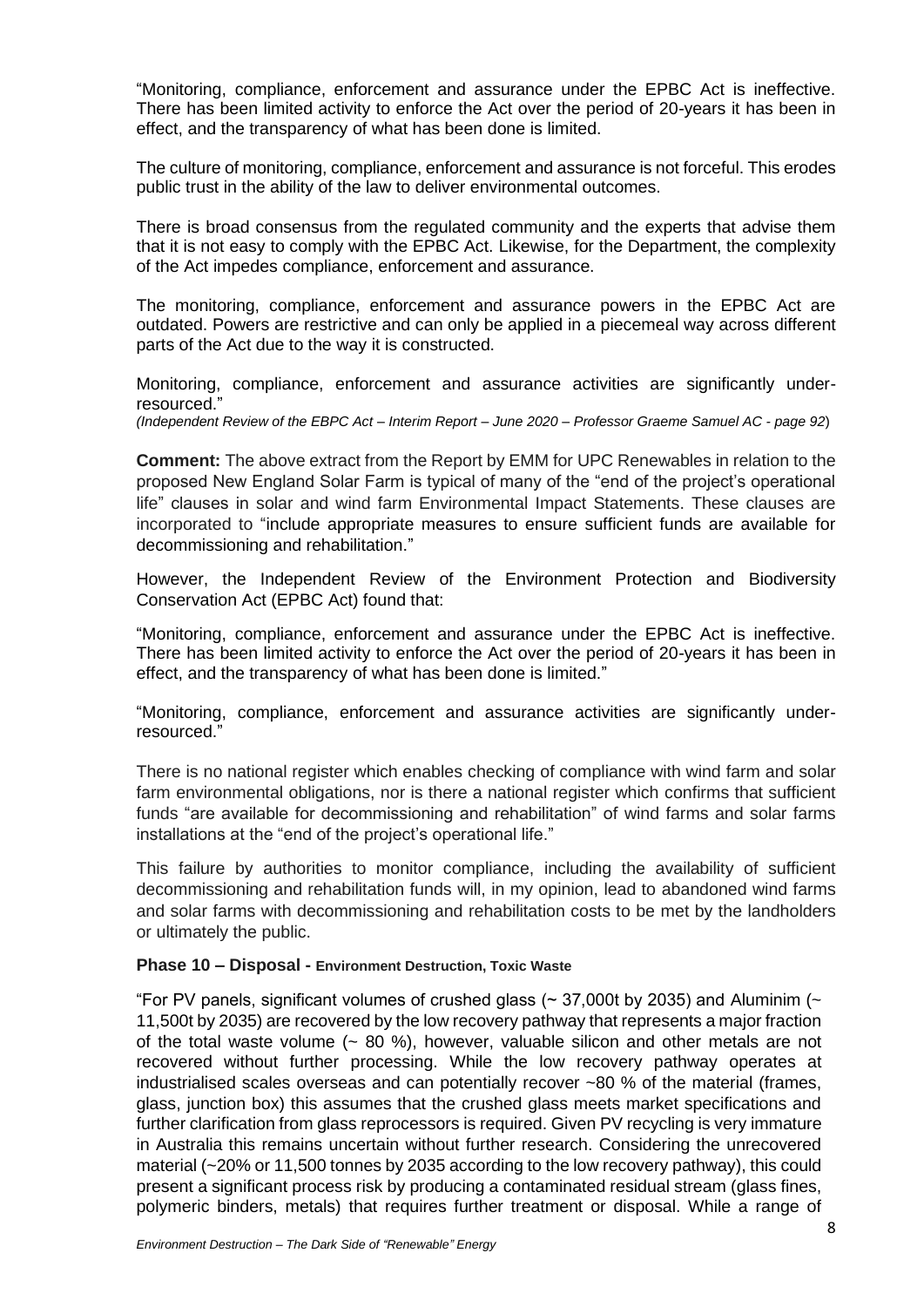treatment processes are being investigated, further R&D is required. Chemical processes investigated for delamination and metal recovery use solvents and would likely produce a liquid waste stream.

This analysis assumes the short lifespan (15 years) has a significant impact on the estimated waste volumes and the totals reported do not consider a collection rate that would likely be very low in the near term without policy intervention."

*(University of Technology, Sydney (UTS) Scoping study for photovoltaic panel and battery system reuse and recycling fund - Prepared for NSW Department of Planning, Industry and Environment by UTS Institute of Sustainable Futures & Equilibrium Consulting, March 2020)*

**General comment:** The named recovered volumes seem ridiculously low. They must be based on the relatively small area of currently existing panels. For example, if the existing solar panels could generate 3,000 MW (nameplate), they would occupy 80 square kilometres. How could 80 square kilometres of solar panels produce only 37,000 tonnes of crushed glass and only 11,500 tonnes of aluminium?

"Tens of thousands of aging wind turbine blades are coming down from steel towers around the world and most have nowhere to go but landfills. In the U.S. alone, about 8,000 will be removed in each of the next four years. Europe, which has been dealing with the problem longer, has about 3,800 coming down annually through at least 2022, according to Bloomberg NEF. It's going to get worse: Most were built more than a decade ago, when installations were less than a fifth of what they are now. "The wind turbine blade will be there, ultimately, forever," said Bob Cappadona, chief operating officer for the North American unit of Paris-based Veolia Environment SA, which is searching for better ways to deal with the massive waste.

"Most landfills are considered a dry tomb. The last thing we want to do is create even more environmental challenges."

*(Bloomberg Green - By Chris Martin February 5, 2020)*

"The non- recyclable wind turbine blades must be buried because their fibre contents prevent them from being able to be cut up"

(SRSrocco report "*The Renewable Green Energy Myth: 50,000 tonnes of non-recyclable wind turbine blades dumped in landfill*", 9 January 2020)

The problem of solar panel disposal "will explode with full force in two or three decades and wreck the environment "because it is a huge amount of waste and they are not easy to recycle" *Michael Shellenberger –23 May 2018*

#### **"The increasing waste stream from Australia's transition to renewable energy systems risks posing a major future waste management issue while detracting from the other benefits of renewable energy.**

The International Energy Agency (IEA) forecast that Australia will have one of the most significant accumulated PV waste streams in the world. The recent market analysis by Sustainability Victoria (SV) indicated that PV systems will enter the waste stream in significant quantities from mid-2020, resulting from the solar boom in 2010 that was incentivised by generous feed-in-tariffs and federal government subsidies. It was estimated that approximately 100,000 tonnes of PV panels will enter the waste stream by 2035 Australiawide, including approximately 30,00 tonnes in NSW. In the case of batteries, Australia is one of the leading markets worldwide for energy storage batteries. However, only 3-5% of all batteries (not including used Lead Acid batteries [LAB]) in Australia are collected for recycling." *(University of Technology, Sydney (UTS) Scoping study for photovoltaic panel and battery system reuse and recycling fund - Prepared for NSW Department of Planning, Industry and Environment by UTS Institute of Sustainable Futures & Equilibrium Consulting, March 2020)*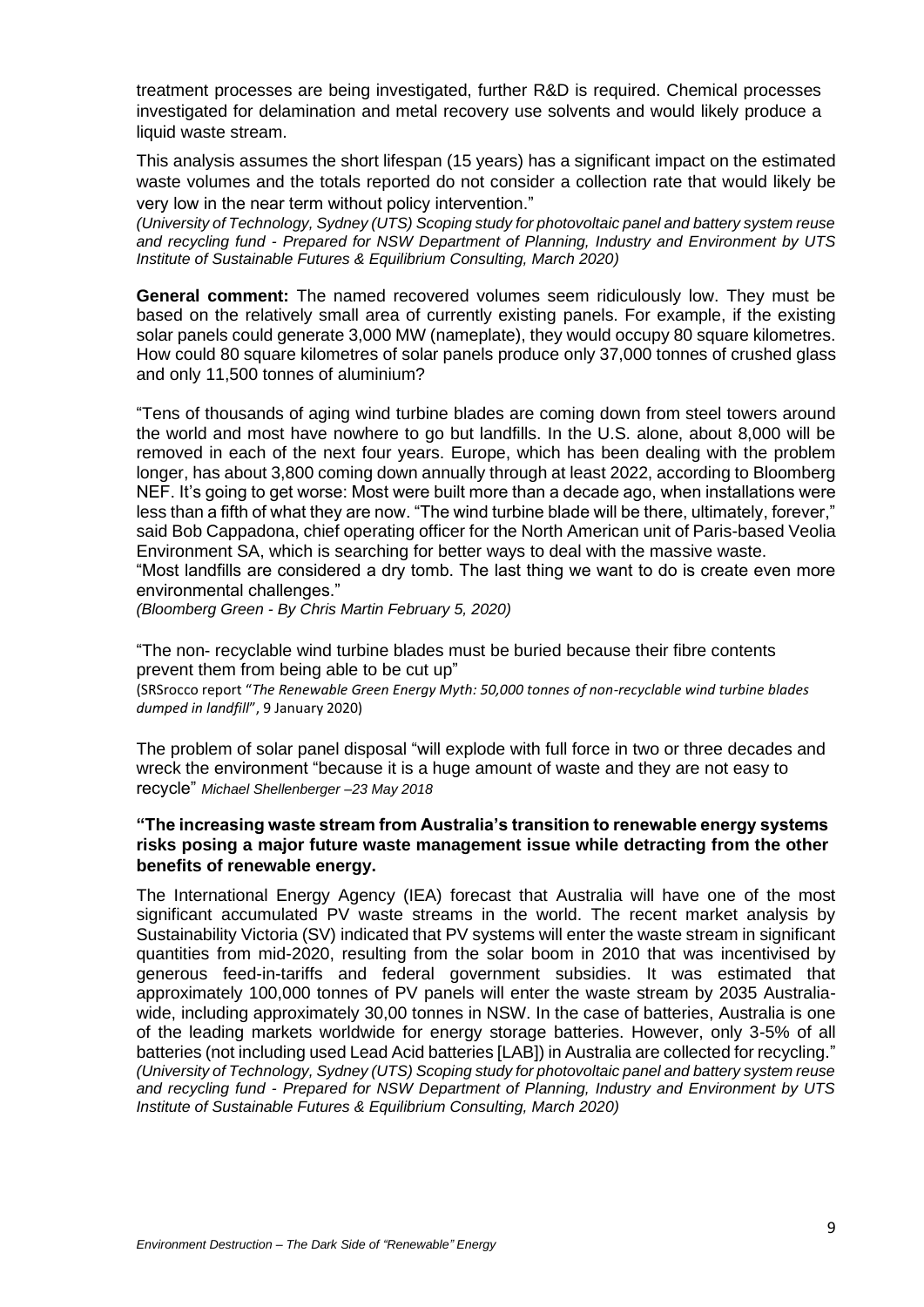# **Outdated Technology, Inefficient Technology**

"More than \$1 billion is spent in Australia every year on distributed photovoltaic systems, from small household systems to 100MW-plus power stations. In every case, the systems are real power stations that form part of the electricity infrastructure of this nation. If we spent \$1 billion every year on a new coal-fired power station we would demand rigour and controls to ensure we were getting what we paid for and that it would function as it was specified to function. Why should PV solar be any different?

Solar panels are often regarded as a commodity and a technology that is 100% reliable. They can be.

Most solar panels are made using silicon solar cells. Silicon is almost over-qualified for the job of making electricity; a bit like using a racehorse to collect mail at the end of a driveway. Although it may be over-qualified, silicon solar cells are nonetheless thoroughly reliable and capable of doing the job for decades.

There are many exceptions, but in general Australia has only an emerging culture of checking panel quality. Various reasons are cited for not testing, such as: "The manufacturer has guaranteed the panel performance," or, "No-one else has had any problems with poor panel performance in Australia," and, "No-one else does any testing."

Each of those assertions is false. If it is not checked, what is the value of a manufacturer's guarantee? Problems are rarely advertised but they do exist. On a global scale, Australia has one of the lowest rates of panel testing. In many other countries, testing is mandatory before a solar plant can be financed."

*(The solar PV panel problem: high promises, low quality – Ecogeneration - Dr Michelle McCann - August 30, 2017)*

**"**With today's technology, \$1 million worth of utility-scale solar panels will produce about 40 million kilowatt-hours (kWh) over a 30-year operating period. A similar metric is true for wind: \$1 million worth of a modern wind turbine produces 55 million kWh over the same 30 years. Meanwhile, \$1 million worth of hardware for a shale rig will produce enough natural gas over 30 years to generate over 300 million kWh. That constitutes about 600% more electricity for the same capital spent on primary energy-producing hardware."

*(The "New Energy Economy" – An exercise in Magical Thinking" – Mark P Mills – Manhatten Institute Report – March 2019)*

"The results below only account for the cost comparisons for capital and running costs of the generation installations themselves and the actual electrical power generated accounting for the measured productivity capability of each generating technology. Thus, these figures represent the true comparative cost of the power produced by Weather Dependent Renewables installations.

#### US EIA costs 2020:  $16 \approx 1$  US\$

|               | EU(28)         | capital cost   | long-term cost |
|---------------|----------------|----------------|----------------|
|               | productivity / | accounting for | accounting for |
|               | load factor    | productivity   | productivity   |
| onshore wind  | 21.2%          | 6.2 € $bn/GW$  | 22.4 €bn/GW    |
| offshore wind | 37.0%          | 11.8 €bn/GW    | 53.1 €bn/GW    |
| solar PV      | 12.7%          | 10.5 €bn/GW    | 42.0 €bn/GW    |
|               |                |                |                |
| gas-fired     | 90.0%          | 1.1 €bn/GW     | 3.5 €bn/GW     |
| nuclear       | 90.0%          | 6.7 $€bn/GW$   | 16.1 €bn/GW    |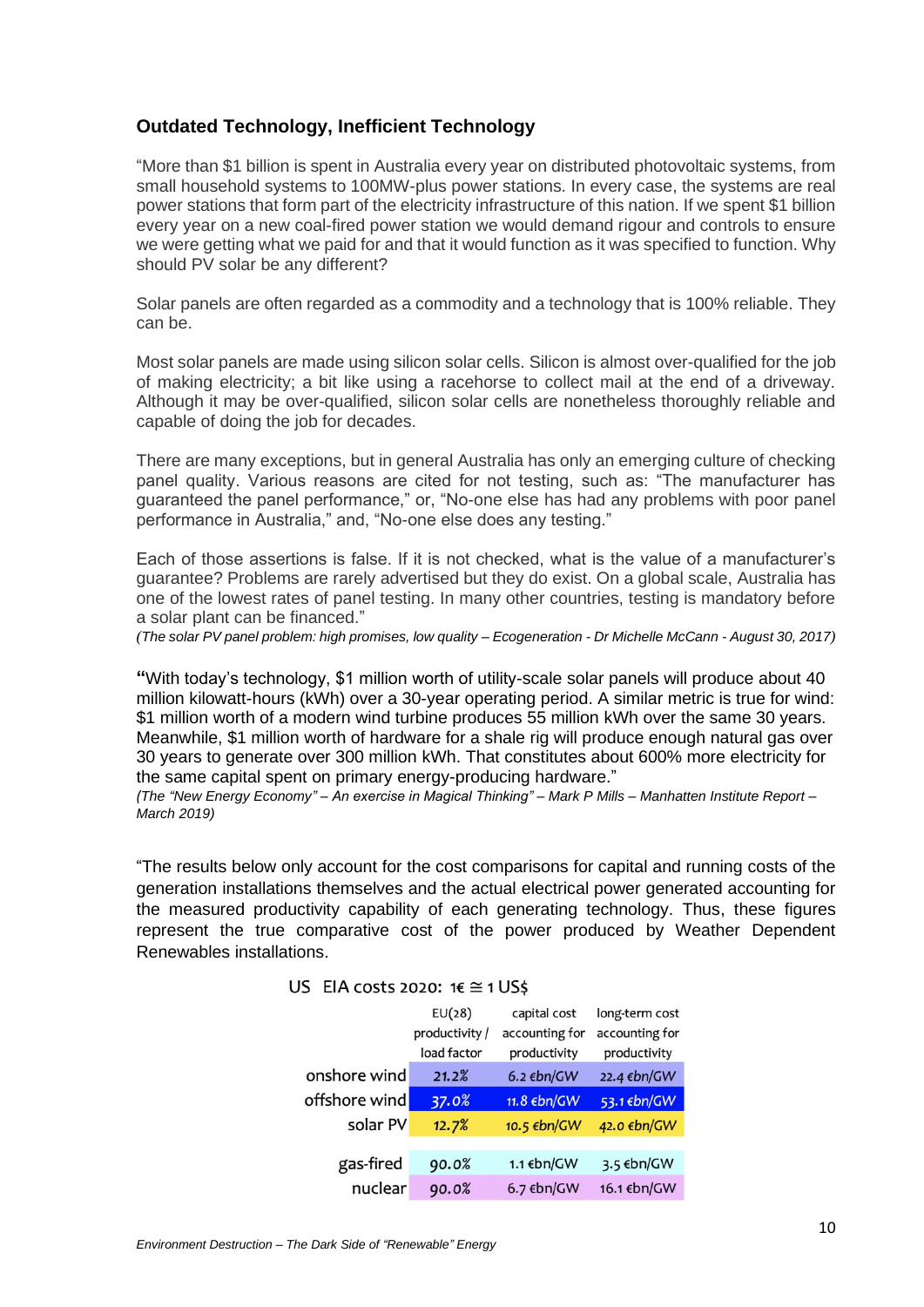The costs projected here ignore the ancillary costs inevitably associated with wind power and solar renewables resulting from:

- unreliability in terms of both power intermittency and power variability.
- the non-dispatchablity of renewables: the wind will not blow and clouds will not clear away to order when needed.
- poor timing of power generation, often unlikely to be coordinated with demand: for example, Solar energy is virtually absent in winter, 1/9th of the output than in the summer period of lower demand.
- long transmission lines to remote generators, incurring both costly power losses in transmission and increased maintenance.
- additional infrastructure necessary for access.
- the costs of essential back up generation only used on occasions but wastefully running in spinning reserve nonetheless.
- any consideration of electrical storage using batteries, which would impose very significant additional costs, were long-term, (a few days), battery storage even economically feasible.
- unsynchronised generation with lack of inherent inertia to maintain grid frequency.
- Weather Dependent Renewables cannot be relied upon to provide a "black start" recovery from a major grid outage.

Importantly, in addition, these cost analyses do not account for:

- inevitable environmental damage and wildlife destruction resulting from Weather Dependent Renewables
- The "Carbon footprint" of Weather Dependent Renewable technologies: they may never save as much CO2 during their service life as they are likely to require for their materials sourcing, manufacture, installation, maintenance and eventual demolition. When viewed in the round, all these activities are entirely dependent on the use of substantial amounts of fossil fuels as feedstocks or as fuels.
- The Energy Return on Energy Invested: Weather Dependent Renewables may well not produce as much energy during their service life as was needed for their original manufacture and installation. They certainly do not provide the regular excess power sufficient to support the multiple needs of a developed society."

*(The Excess Costs of Weather Dependent Renewable Power Generation in the EU (28): 2020 – Edmhdotme – Charles Rotter – 8 June 2020)*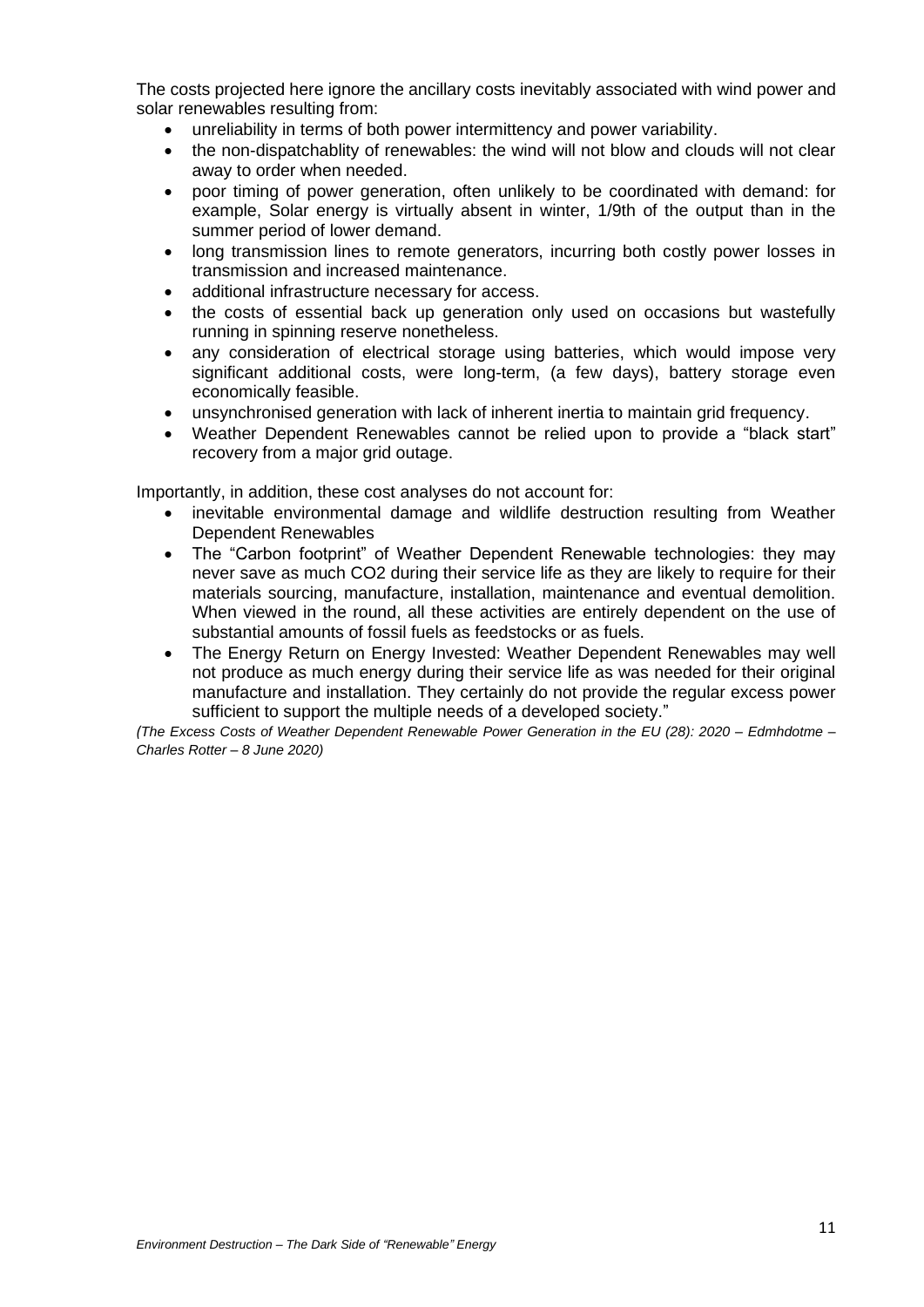## **Solar Farms, Wind Farms, Batteries – Who Benefits? Who Pays?**

"Finally, Ms. Toplensky points out that, "Globally, clean-energy investment is now expected to account for half of total investment in the entire energy sector this year (2020), according to UBS." This may be true, but the benefits of these huge government expenditures may prove disappointingly small. According to the BP Statistical Review, in the year 2000, fossil fuels accounted for 87% of world energy use with renewables (excluding hydro) accounting for less than 1%. In 2018, after billions of dollars spent jamming renewable energy into the market, fossil fuels account for 85% of world energy use and renewables less than 5%. Not much of a transition so far.

Investors are of course always free to risk their money on firms reliant on government handouts for their business success. Shareholders of these companies should remember, however, that governments can withdraw this support just as easily as they can extend it. As consumers begin to see how little they are getting for the billions spent on renewable energy, these shareholder returns could easily vanish into air. I've left for another day a discussion of whether "renewable" is even the right word for solar and wind projects that require fossil-fueled mining, construction, transportation, infrastructure, and regular replacement. Caveat investor." *(Wind and solar are Competitive with Fossil Fuels only in Subsidized Price, not in True Cost - By Bruce Everett PhD - August 2020)*

"The head of \$3.7 billion Melbourne fund manager Munro Partners has described climate change as the biggest investment opportunity since the advent of the internet.

Munro Partners chief investment officer Nick Griffin said he expects \$21 trillion in capital to shift from old carbon intensive industries to green technologies over the next 30 years, offering an enormous opportunity for investors.

"The one before, it was the internet. This is the next one," he said at GSFM's market outlook forum on Tuesday. "The decarbonisation of the planet is going to happen. Period. There are just too many stakeholders that are on board here."" *[\(https://www.smh.com.au/business/banking-and-finance/great-place-to-invest-top-investor-says](https://www.smh.com.au/business/banking-and-finance/great-place-to-invest-top-investor-says-climate-change-is-the-biggest-opportunity-since-the-internet-20210119)[climate-change-is-the-biggest-opportunity-since-the-internet-20210119](https://www.smh.com.au/business/banking-and-finance/great-place-to-invest-top-investor-says-climate-change-is-the-biggest-opportunity-since-the-internet-20210119) )*

#### **Comment: Who Benefits and Who Pays?**

Investors expect returns on their investments. So, the \$21 trillion in capital, as stated by Nick Griffin of Munro Partners in the Sydney Morning Herald article published on 19 January 2021, will be expected to be repaid with interest.

It's obvious that investors expect to benefit from the \$21 trillion investment so it will therefore be consumers and businesses who will have to repay the \$21 trillion with interest. As Mark P Mills articulated in his March 2019 Manhatten Institute Report "*The "New Energy Economy" – An exercise in Magical Thinking"*:

**"**With today's technology, \$1 million worth of utility-scale solar panels will produce about 40 million kilowatt-hours (kWh) over a 30-year operating period. A similar metric is true for wind: \$1 million worth of a modern wind turbine produces 55 million kWh over the same 30 years. Meanwhile, \$1 million worth of hardware for a shale rig will produce enough natural gas over 30 years to generate over 300 million kWh. That constitutes about 600% more electricity for the same capital spent on primary energy-producing hardware."

Based on the stated energy outputs in the Mark P Mills report, an investment of 3.5 trillion in natural gas would produce the same energy output over 30 years as the 21 trillion investment in "green" technologies. The "green" technologies option, in my opinion, is an option without the best interests of consumers and businesses being considered.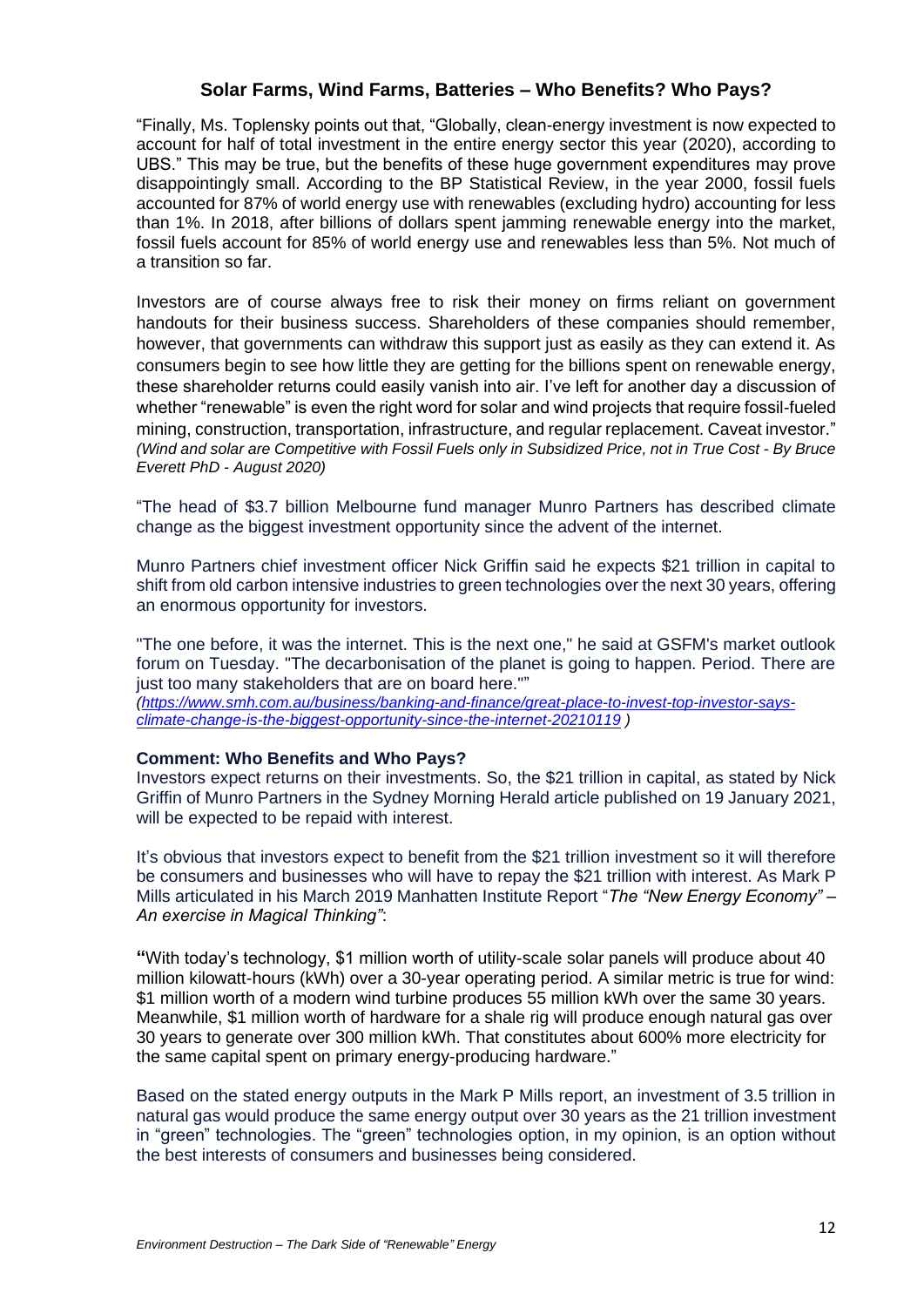Is "climate change" following on from "tulip mania" (1637), "South Sea Bubble" (1720), "Mississippi Bubble" (1720), the "Y2K bug" (2000) and the 2008 "Global Financial Crisis" which was triggered by, as stated in the "**Wall Street and the Financial Crisis: Anatomy of a Financial Collapse"** report issued on April 13, 2011 by the United States Senate Permanent Subcommittee on Investigations:

"the crisis was not a natural disaster, but the result of high risk, complex financial products, undisclosed conflicts of interest; and the failure of regulators, the credit rating agencies, and the market itself to rein in the excesses of Wall Street."

Again, in my opinion, the investment in "green technologies" can be demonstrated as involving:

"high risk, complex financial products, undisclosed conflicts of interest; and the failure of regulators, the credit rating agencies, and the market itself to rein in the excesses of green investments!"